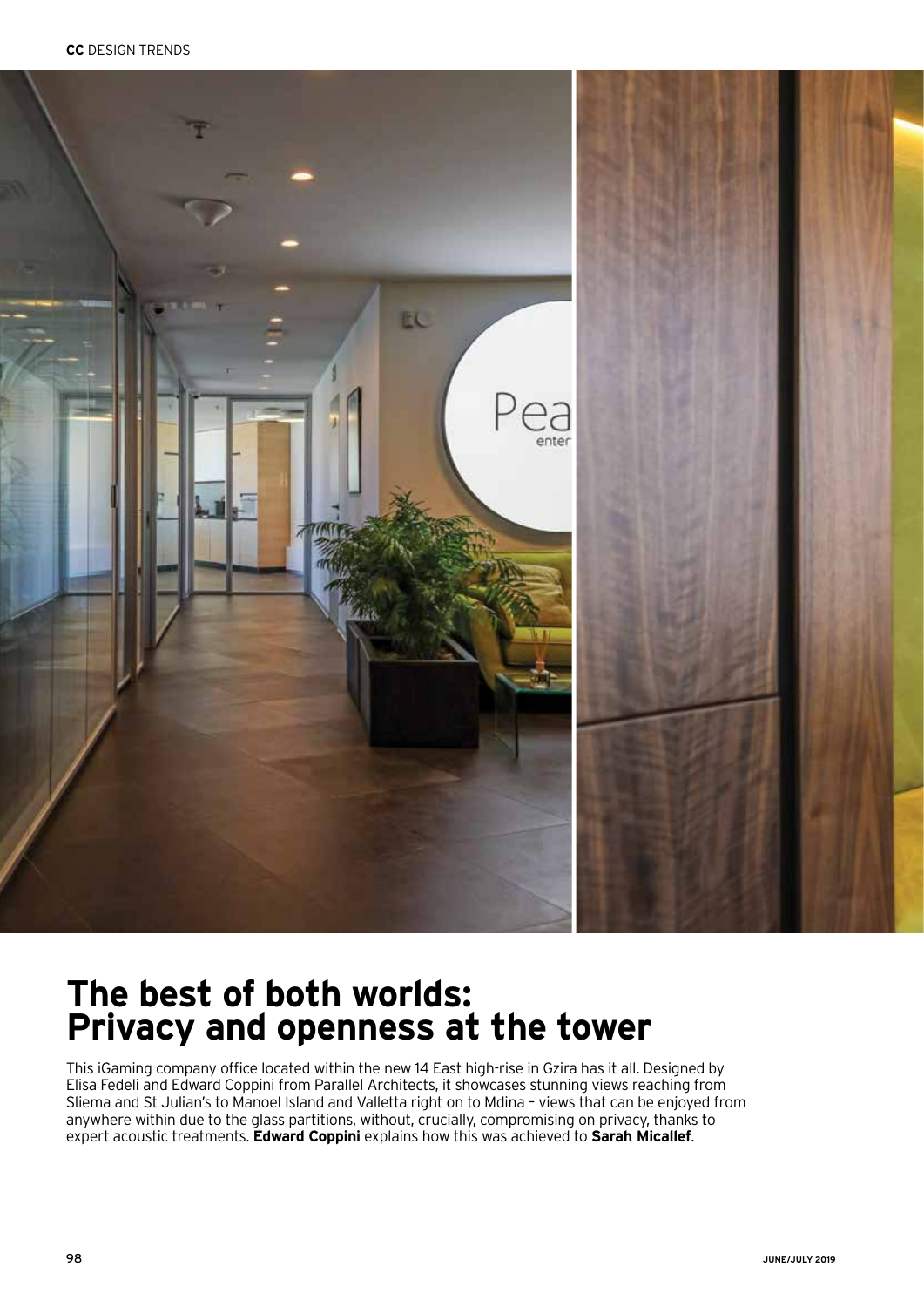"The furniture is all custom-made, including the upholstery, which was another very interesting phase of the project."

Photos by Luca Noto

**The client approached us as they**<br>were planning to take over the<br>ninth floor," says Edward Coppin were planning to take over the ninth floor," says Edward Coppini of the impressive office within Gzira's 14 East, which comprises half of the ninth floor of the tower.

Showing me the plans, Perit Coppini explains that the space was being handed over to their client, an iGaming company, already finished from all services, although design-wise, it was thought out as an entirely open-plan space. "The only set rooms were the bathrooms and server room, which we retained, but the rest was an open space which we needed to modify, in keeping with the client's needs."

The whole of the office enjoys fantastic views, with the perimeter of the building itself entirely made of glass. Because of this, Perit Coppini tells me, the outlook was quite an important factor when designing the layout. "The client requested that it not be kept as an open space, so as to accommodate different offices and departments," he says.

Apart from individual offices, the new layout includes a large kitchen area, TV area and coffee station, as well as another two spaces: a formal boardroom for important meetings, and a more casual meeting space in which employees can meet, hang out after work, or have a small event. The

office also enjoys a sizeable terrace, which the architects chose to make accessible via this meeting room. "The terrace also had a bearing on how to allocate the spaces – it made sense for the terrace to be used for entertainment, so we linked it with the casual meeting room."

But, due to the glass perimeter and awkwardly shaped space, the division wasn't a straightforward one. "The fact that the façade is made of glass means that you are restricted. You don't have a blank wall; so it was an exercise to calculate divisions according to mullions. The shape of the space was also not straightforward, consisting of a number of triangular shapes,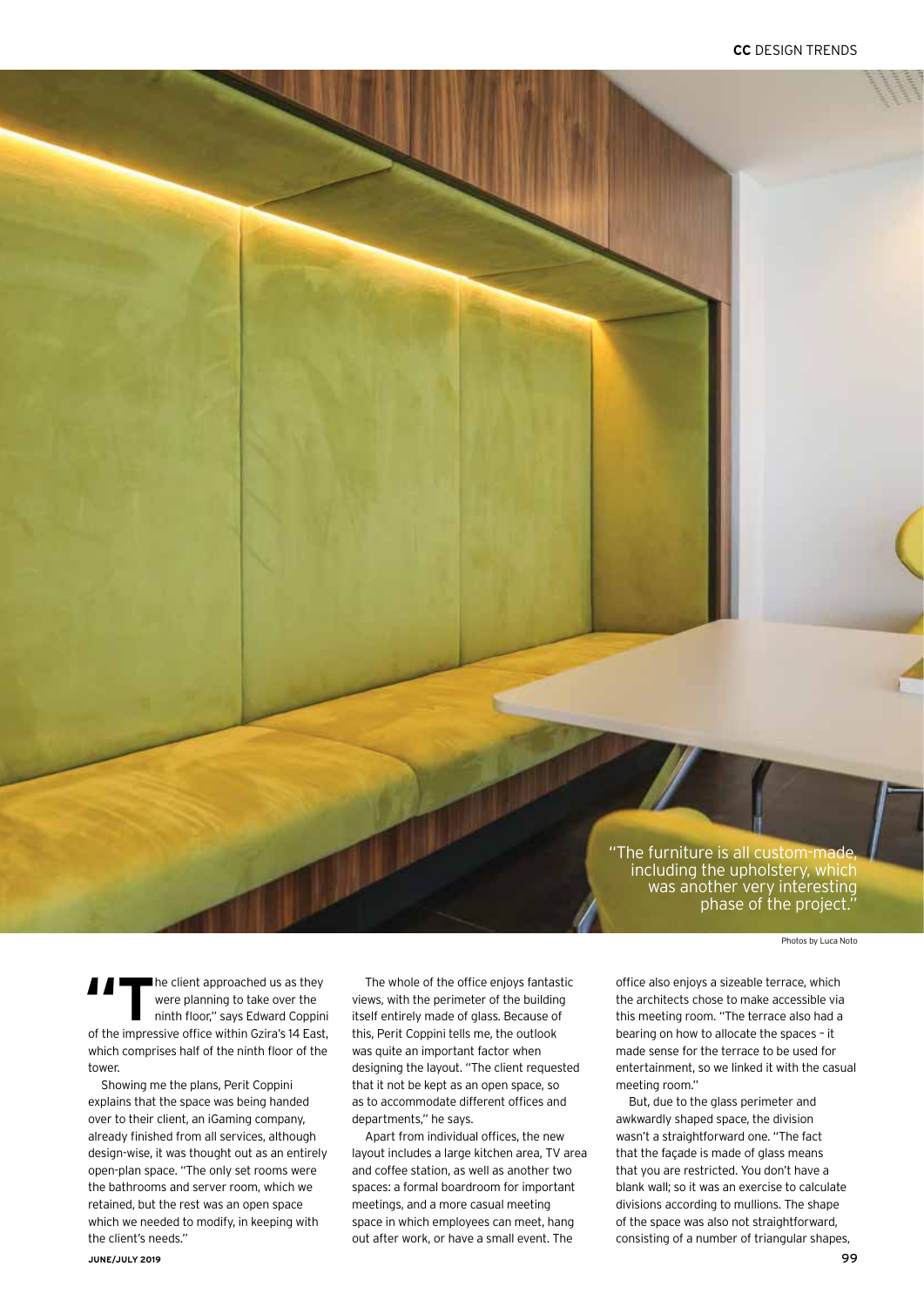## **CC** DESIGN TRENDS





so fitting it in and providing the right space ergonomically for each desk was also a challenge," he continues, albeit one which the team certainly rose to.

"Despite the divisions, we didn't want to lose the open feel of the space – the fact that you can see all the views as soon as you enter the office," Perit Coppini explains, leading to the decision to use glazed internal walls. "Most of the internal walls are glazed, but we needed to juggle privacy at the same time."

In fact, the client's first request, and Parallel Architects' primary consideration, was getting the acoustics right. "The first thing we did was rip up and replace the walls between both properties (the walls dividing the two halves of the floor)," he says, explaining that the only solid walls in the tower were the core and columns, with the rest comprising glass and a lightweight gypsum.

"As always, we liaised with a sound engineer, who we brought on board for this project. Once we had the brief from the client and came up with a design of the space, we engaged him to spec up the partitions," he continues, maintaining that all the partitions

within the space are specked so as to have total privacy from one room to the other.

The modifications also necessitated the change of services within the ceiling. "Apart from moving the obvious services like ACs and fire sprinklers, we also had to factor in the fresh air ducts which were crossing from one room to the other and, from one office to the next, and which could effectively work as an intercom," he affirms, so these were replaced and properly insulated, following a simulation of each space by the sound engineer.